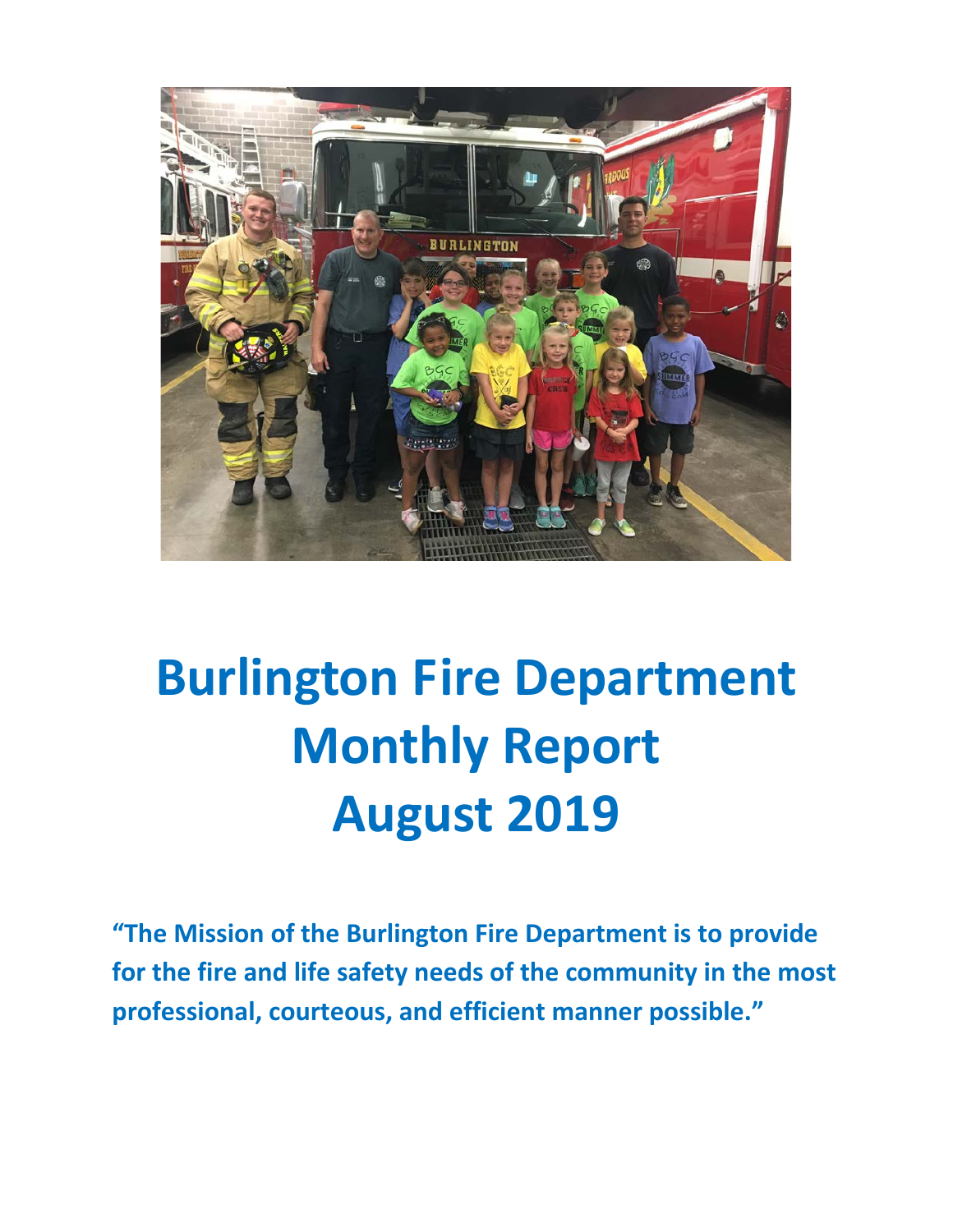### **Operations**

The Burlington Fire Department responded to 403 calls for service in August. 314 calls were in the city limits of Burlington (78%). 32% of the calls were overlapping meaning we had two or more calls in progress at the same time. The average response time for all emergency calls (including those outside the city) was 6 minutes and 28 seconds.

311 calls were EMS-related (75%). 235 patients were transported (224 to Great River Medical Center) Below is a "heat" map of the Burlington area that shows the general vicinity and number of calls.



**Heat Map (August 2019)**

We took possession of two turnout gear dryers courtesy of donations from Carl A. Nelson Construction and Shelter Insurance. This will allow firefighters to keep their gear clean, which is a very important part of preventing cancer.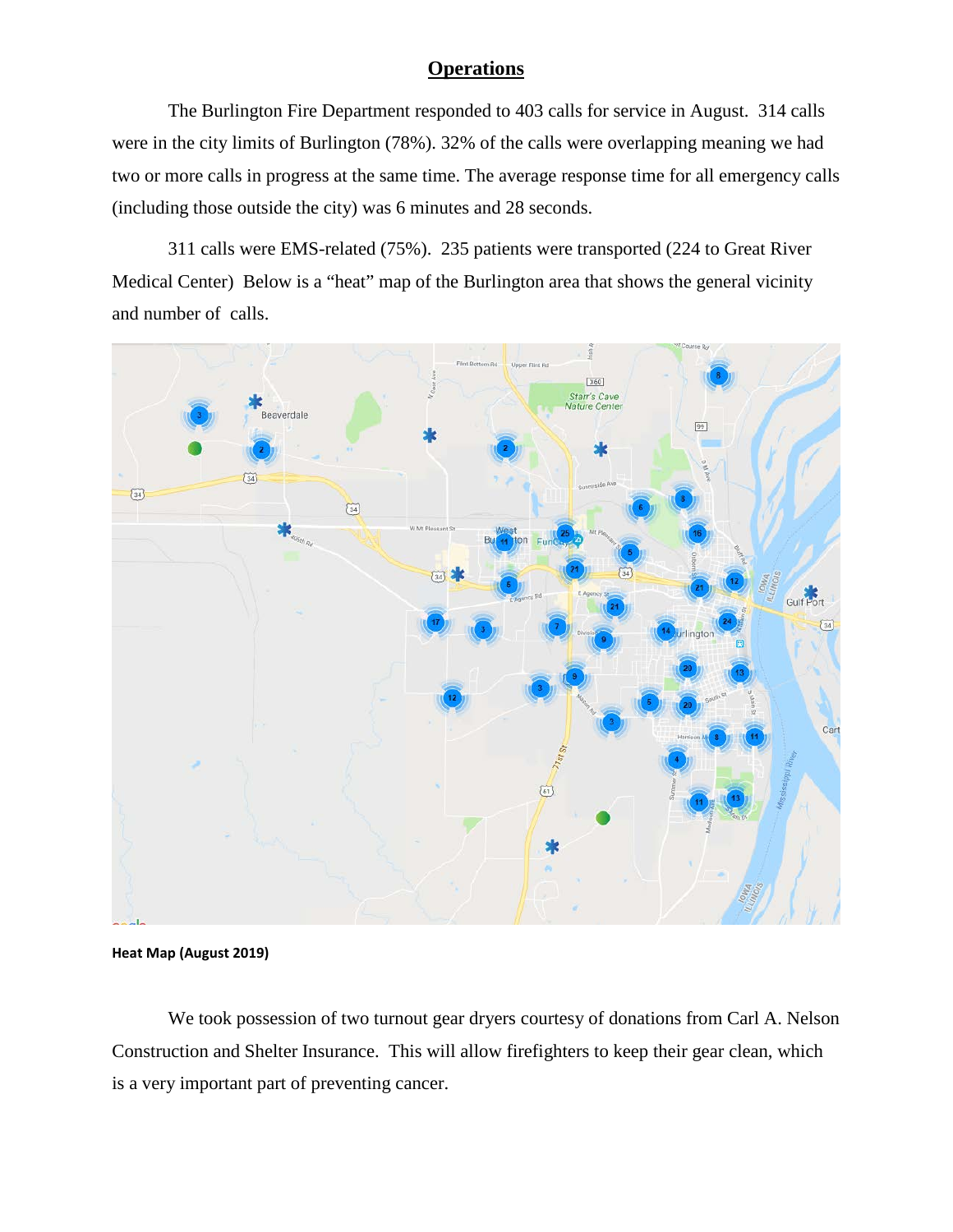

 **Gear Dryer Donations**

Ambulances 755 and 751 were outfitted with the Stryker Powerload and Power Cot systems in August. Our three primary ambulances now have this system installed which will reduce the number of times the members will have to physically lift patients. Back and shoulder injuries sustained from lifting patients has been a major cause of firefighter injuries across the country and, here, in Burlington.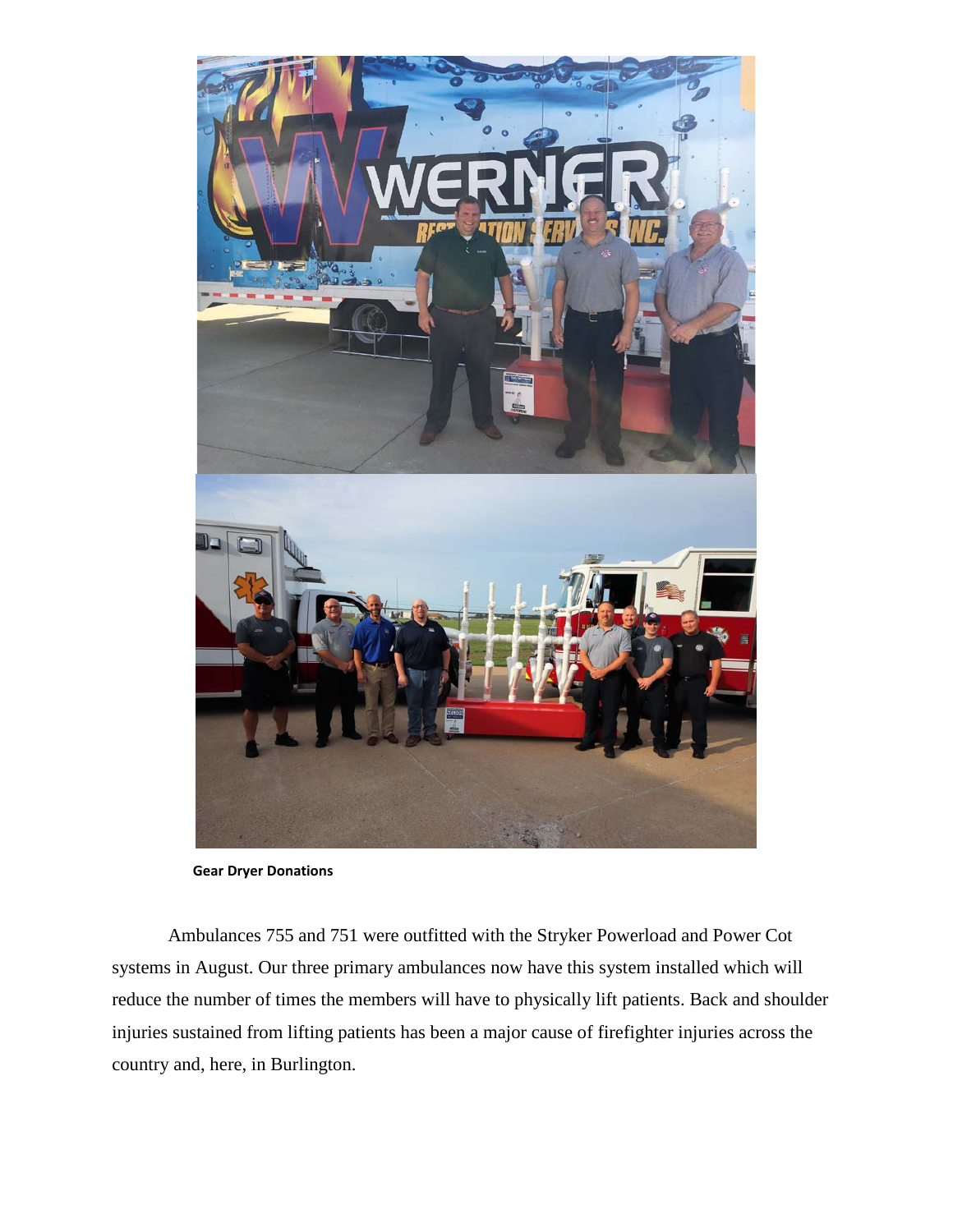## **Community Risk Reduction**

Crews installed 24 smoke alarms and 4 carbon monoxide alarms in August. They also completed 7 home inspections along with the smoke alarm installations. Fire Marshal Crooks completed 26 inspections or re-inspections. He also responded to 3 structure fires in August that required him to complete investigations.

## **Training**

There were over 370 hours of training in August including a mix of online, classroom, and practical application in a variety of fire and EMS topics. Lenny Sanders, Fire Science Cooridinator with Iowa Central Community College, provided 4 hours of instruction on each shift. The class was a review of SLICE-RS which is a tactical sequence of actions that we use on structure fires.

## **Other Activities**

- Battalion Chief Workman attended the MABAS Division #62 meeting in Monmouth.
- Firefighters Griesman and Smith presented *Remembering When* (senior fire and fall prevention education) at the Burlington Public Library.
- Chief Trexel attended Fire Rescue International.
- Crews provided EMS standby for the mixed martial arts event at the Pzazz Event Center.
- Deputy Chief Ryan and Chief Trexel attended the Des Moines County Firefighter's Association meeting in Mediapolis.
- Chief Trexel served as the facilitator for the Clinton Fire Department Fire Chief Assessment Center.
- Chief Trexel attended the Trauma Committee meeting at GRMC.

Respectfully Submitted,

Matt Trexel

Fire Chief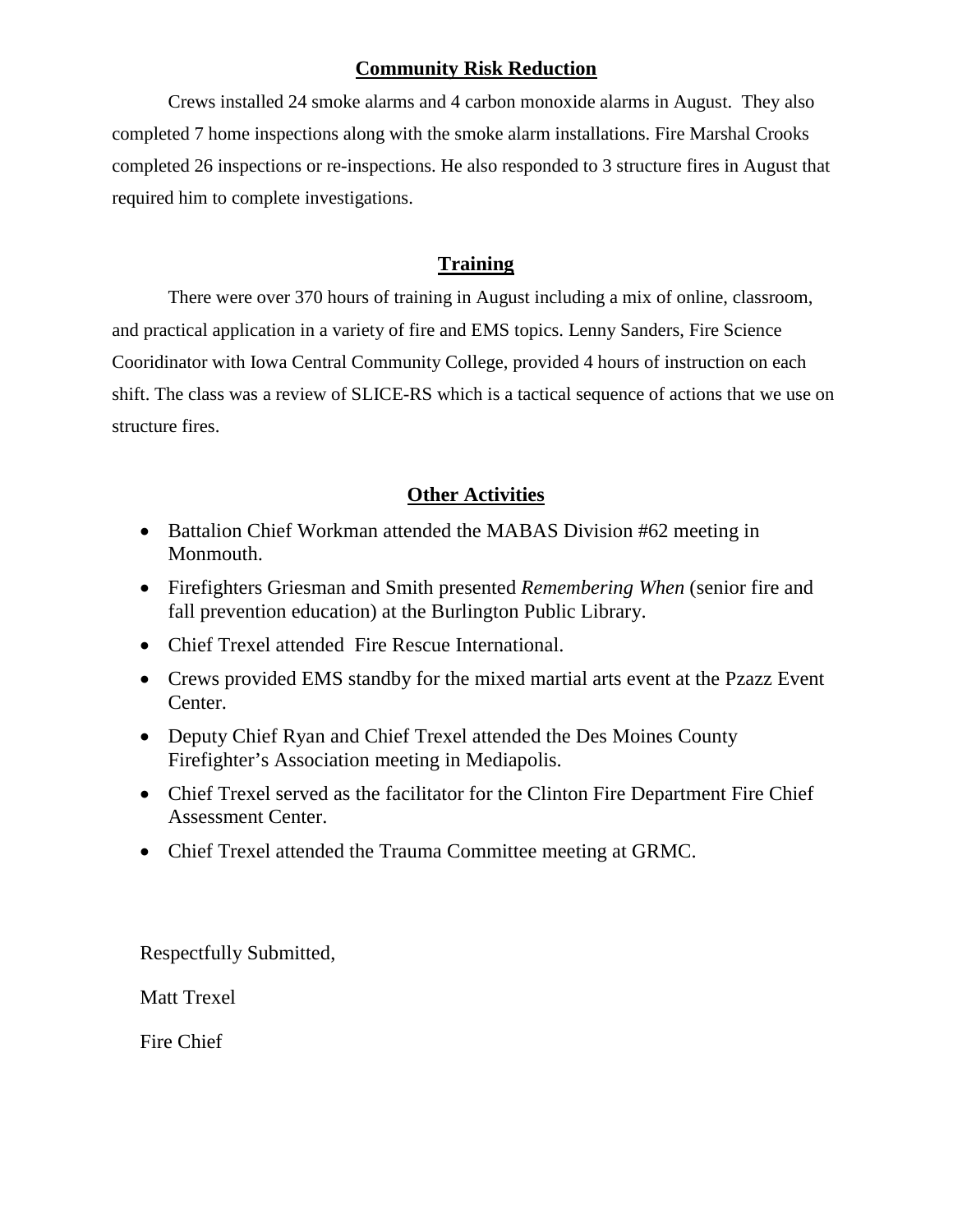Burlington, IA

This report was generated on 9/13/2019 1:52:41 PM

### **Incident Statistics**

Start Date: 08/01/2019 | End Date: 08/31/2019

| <b>INCIDENT COUNT</b>                                                        |                                     |                         |                                              |  |
|------------------------------------------------------------------------------|-------------------------------------|-------------------------|----------------------------------------------|--|
| <b>INCIDENT TYPE</b>                                                         |                                     | # INCIDENTS             |                                              |  |
| <b>EMS</b>                                                                   |                                     | 311                     |                                              |  |
| <b>FIRE</b>                                                                  |                                     |                         | 92                                           |  |
|                                                                              | <b>TOTAL</b>                        |                         | 403                                          |  |
| <b>TOTAL TRANSPORTS (N2 and N3)</b>                                          |                                     |                         |                                              |  |
| <b>APPARATUS</b>                                                             | # of APPARATUS<br><b>TRANSPORTS</b> | # of PATIENT TRANSPORTS | <b>TOTAL # of PATIENT</b><br><b>CONTACTS</b> |  |
| $\mathbf{0}$                                                                 | $\pmb{0}$                           | $\pmb{0}$               | $\mathbf 0$                                  |  |
| 727                                                                          | $\pmb{0}$                           | $\mathbf{1}$            | $\mathbf{1}$                                 |  |
| 751                                                                          | 47                                  | 63                      | 63                                           |  |
| 752                                                                          | 24                                  | 35                      | 35                                           |  |
| 753                                                                          | 96                                  | 123                     | 123                                          |  |
| 754                                                                          | 5                                   | 5                       | $\overline{5}$                               |  |
| 755                                                                          | 63                                  | 81                      | 81                                           |  |
| <b>TOTAL</b>                                                                 | 235                                 | 308                     | 308                                          |  |
|                                                                              | <b>PRE-INCIDENT VALUE</b>           |                         | <b>LOSSES</b>                                |  |
| \$1,733,100.00<br>\$133,300.00                                               |                                     |                         |                                              |  |
|                                                                              |                                     | <b>CO CHECKS</b>        |                                              |  |
| 424 - Carbon monoxide incident                                               |                                     |                         | $\mathbf{1}$                                 |  |
| 736 - CO detector activation due to malfunction                              |                                     | $\overline{c}$          |                                              |  |
| <b>TOTAL</b>                                                                 |                                     |                         | 3                                            |  |
|                                                                              | <b>MUTUAL AID</b>                   |                         |                                              |  |
| <b>Aid Type</b>                                                              |                                     | <b>Total</b>            |                                              |  |
| <b>Aid Received</b><br>$\overline{\mathbf{4}}$                               |                                     |                         |                                              |  |
| <b>OVERLAPPING CALLS</b>                                                     |                                     |                         |                                              |  |
|                                                                              | # OVERLAPPING                       |                         | % OVERLAPPING                                |  |
| 32.26<br>130                                                                 |                                     |                         |                                              |  |
| LIGHTS AND SIREN - AVERAGE RESPONSE TIME (Dispatch to Arrival)<br><b>EMS</b> |                                     |                         |                                              |  |
| <b>Station</b>                                                               |                                     |                         | <b>FIRE</b>                                  |  |
| Station 1                                                                    |                                     | 0:06:20                 | 0:06:05                                      |  |
| Station 2                                                                    |                                     | 0:04:47                 | 0:10:17                                      |  |
| Station 3 - Bakers Pride                                                     |                                     | 0:07:29                 | 0:05:26                                      |  |
| <b>AVERAGE FOR ALL CALLS</b><br>0:06:28                                      |                                     |                         |                                              |  |

Only Reviewed Incidents included. CO Checks only includes Incident Types: 424, 736 and 734. # Apparatus Transports = # of incidents where apparatus transported. # Patient Transports = # of PCR with disposition "Treated, Transported by EMS". # Patient Contacts = # of PCR contacted by apparatus. This report now returns both NEMSIS 2 & 3 data as appropriate. The set of 2 set of 2 set of 2 set of 2 set of 2 set of 2 set of 2 set of 2 set of 2



Doc Id: 1645 emergencyreporting.com

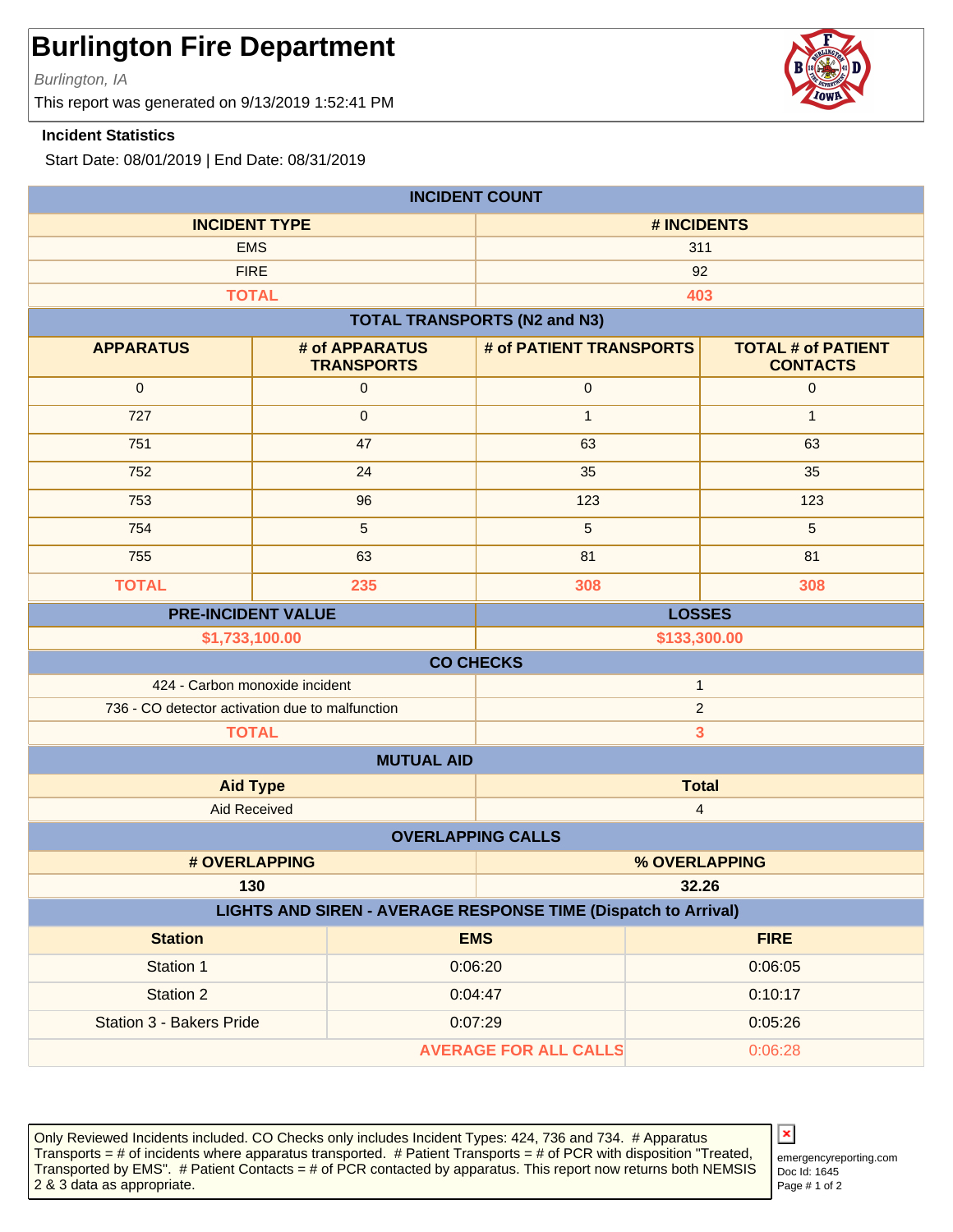| <b>LIGHTS AND SIREN - AVERAGE TURNOUT TIME (Dispatch to Enroute)</b> |  |            |                                      |
|----------------------------------------------------------------------|--|------------|--------------------------------------|
| <b>Station</b>                                                       |  | <b>EMS</b> | <b>FIRE</b>                          |
| Station 1                                                            |  | 0:01:53    | 0:02:21                              |
| Station 2                                                            |  | 0:01:18    | 0:03:45                              |
| Station 3 - Bakers Pride                                             |  | 0:01:32    | 0:01:25                              |
| <b>AVERAGE FOR ALL CALLS</b><br>0:01:54                              |  |            |                                      |
| <b>AGENCY</b>                                                        |  |            | <b>AVERAGE TIME ON SCENE (MM:SS)</b> |
| <b>Burlington Fire Department</b>                                    |  |            | 20:36                                |

Only Reviewed Incidents included. CO Checks only includes Incident Types: 424, 736 and 734. # Apparatus Transports = # of incidents where apparatus transported. # Patient Transports = # of PCR with disposition "Treated, Transported by EMS". # Patient Contacts = # of PCR contacted by apparatus. This report now returns both NEMSIS 2 & 3 data as appropriate.

## $\pmb{\times}$

Doc Id: 1645 emergencyreporting.com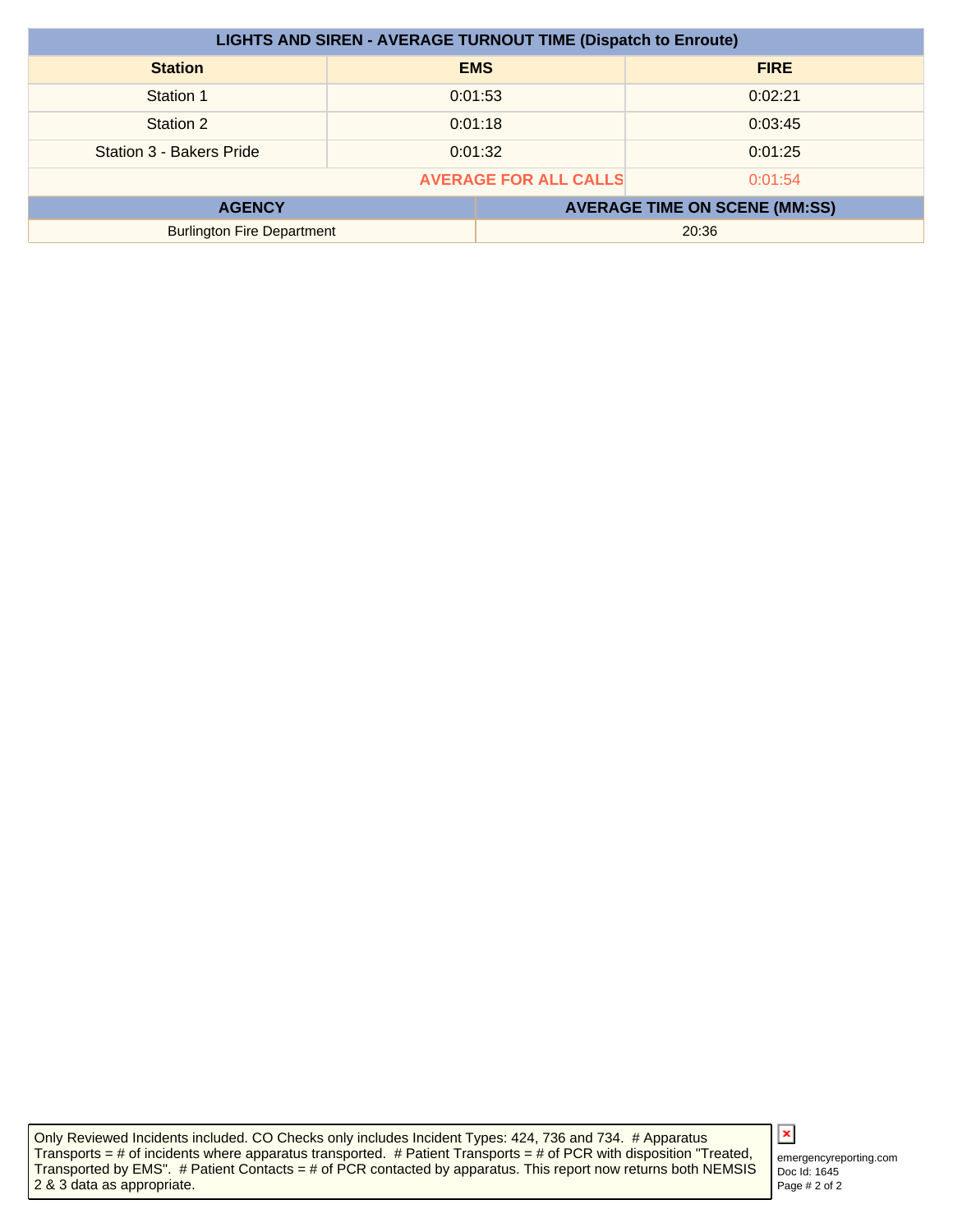Burlington, IA

This report was generated on 9/13/2019 1:58:24 PM

**Breakdown by Major Incident Types for Date Range** Zone(s): All Zones | Start Date: 08/01/2019 | End Date: 08/31/2019



| <b>MAJOR INCIDENT TYPE</b>                    | # INCIDENTS | % of TOTAL |
|-----------------------------------------------|-------------|------------|
| <b>Fires</b>                                  | 8           | 1.99%      |
| <b>Rescue &amp; Emergency Medical Service</b> | 311         | 77.17%     |
| Hazardous Condition (No Fire)                 | 10          | 2.48%      |
| Service Call                                  | 28          | 6.95%      |
| Good Intent Call                              | 27          | 6.70%      |
| False Alarm & False Call                      | 18          | 4.47%      |
| <b>Special Incident Type</b>                  | 1           | 0.25%      |
| ΤΩΤΑΙ                                         | 403         | 100.00%    |

Only REVIEWED incidents included. Summary results for a major incident type are not displayed if the count is zero.

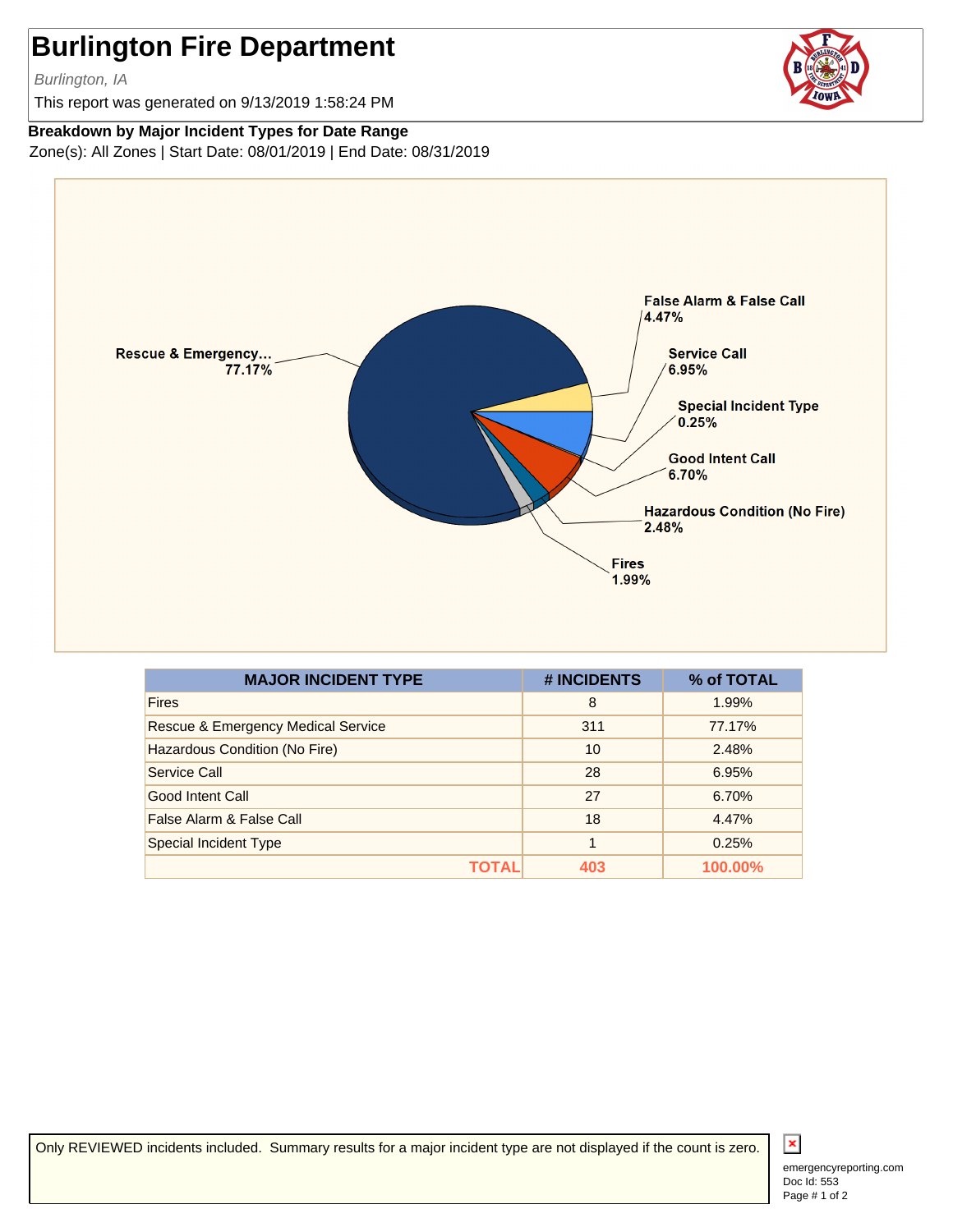| <b>Detailed Breakdown by Incident Type</b>               |                         |                |            |
|----------------------------------------------------------|-------------------------|----------------|------------|
| <b>INCIDENT TYPE</b>                                     |                         | # INCIDENTS    | % of TOTAL |
| 111 - Building fire                                      |                         | 4              | 0.99%      |
| 113 - Cooking fire, confined to container                |                         | $\overline{2}$ | 0.50%      |
| 131 - Passenger vehicle fire                             |                         | 1              | 0.25%      |
| 163 - Outside gas or vapor combustion explosion          |                         | 1              | 0.25%      |
| 321 - EMS call, excluding vehicle accident with injury   |                         | 299            | 74.19%     |
| 322 - Motor vehicle accident with injuries               |                         | 8              | 1.99%      |
| 331 - Lock-in (if lock out, use 511)                     |                         | 1              | 0.25%      |
| 381 - Rescue or EMS standby                              |                         | 3              | 0.74%      |
| 412 - Gas leak (natural gas or LPG)                      |                         | 3              | 0.74%      |
| 413 - Oil or other combustible liquid spill              |                         | 1              | 0.25%      |
| 422 - Chemical spill or leak                             |                         | 1              | 0.25%      |
| 424 - Carbon monoxide incident                           |                         | 1              | 0.25%      |
| 440 - Electrical wiring/equipment problem, other         |                         | 1              | 0.25%      |
| 444 - Power line down                                    |                         | $\overline{2}$ | 0.50%      |
| 445 - Arcing, shorted electrical equipment               |                         | 1              | 0.25%      |
| 550 - Public service assistance, other                   |                         | 4              | 0.99%      |
| 551 - Assist police or other governmental agency         |                         | 1              | 0.25%      |
| 552 - Police matter                                      |                         | 1              | 0.25%      |
| 553 - Public service                                     |                         | 3              | 0.74%      |
| 554 - Assist invalid                                     |                         | 3              | 0.74%      |
| 561 - Unauthorized burning                               |                         | 13             | 3.23%      |
| 571 - Cover assignment, standby, moveup                  |                         | 3              | 0.74%      |
| 600 - Good intent call, other                            |                         | $\overline{c}$ | 0.50%      |
| 611 - Dispatched & cancelled en route                    |                         | 12             | 2.98%      |
| 622 - No incident found on arrival at dispatch address   |                         | 7              | 1.74%      |
| 631 - Authorized controlled burning                      |                         | 1              | 0.25%      |
| 651 - Smoke scare, odor of smoke                         |                         | 3              | 0.74%      |
| 661 - EMS call, party transported by non-fire agency     |                         | 1              | 0.25%      |
| 671 - HazMat release investigation w/no HazMat           |                         | 1              | 0.25%      |
| 700 - False alarm or false call, other                   |                         | 1              | 0.25%      |
| 730 - System malfunction, other                          |                         | 1              | 0.25%      |
| 733 - Smoke detector activation due to malfunction       |                         | $\overline{4}$ | 0.99%      |
| 735 - Alarm system sounded due to malfunction            |                         | 3              | 0.74%      |
| 736 - CO detector activation due to malfunction          |                         | $\overline{c}$ | 0.50%      |
| 740 - Unintentional transmission of alarm, other         |                         | $\mathbf{1}$   | 0.25%      |
| 741 - Sprinkler activation, no fire - unintentional      |                         | 1              | 0.25%      |
| 743 - Smoke detector activation, no fire - unintentional |                         | 1              | 0.25%      |
| 744 - Detector activation, no fire - unintentional       |                         | 1              | 0.25%      |
| 745 - Alarm system activation, no fire - unintentional   |                         | $\sqrt{3}$     | 0.74%      |
| 911 - Citizen complaint                                  |                         | 1              | 0.25%      |
|                                                          | <b>TOTAL INCIDENTS:</b> | 403            | 100.00%    |

Only REVIEWED incidents included. Summary results for a major incident type are not displayed if the count is zero.

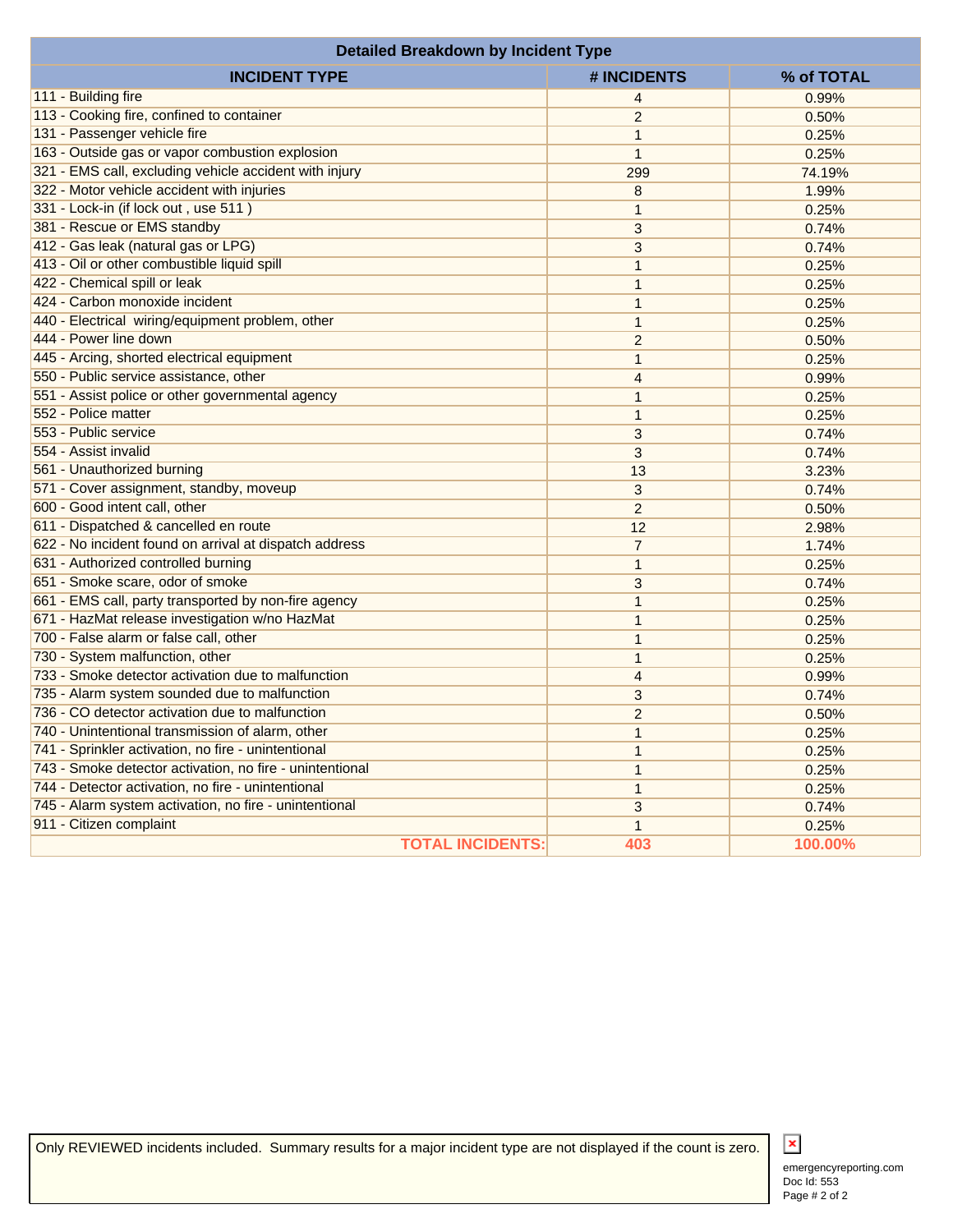Burlington, IA

This report was generated on 9/13/2019 1:55:28 PM

### **Count of Incidents by Incident Type per Zone**

Incident Status: Reviewed | Start Date: 08/01/2019 | End Date: 08/31/2019



|                                                        | $\pi$ invidents | $10 \, \text{U}$ 1 $\text{V}$ 1 AL |
|--------------------------------------------------------|-----------------|------------------------------------|
| <b>C-Burlington - City of Burlington</b>               |                 |                                    |
| 111 - Building fire                                    | 4               | 0.99%                              |
| 113 - Cooking fire, confined to container              | $\overline{2}$  | 0.50%                              |
| 163 - Outside gas or vapor combustion explosion        | $\mathbf{1}$    | 0.25%                              |
| 321 - EMS call, excluding vehicle accident with injury | 223             | 55.33%                             |
| 322 - Motor vehicle accident with injuries             | 4               | 0.99%                              |
| 331 - Lock-in (if lock out, use 511)                   | 1               | 0.25%                              |
| 381 - Rescue or EMS standby                            | 3               | 0.74%                              |
| 412 - Gas leak (natural gas or LPG)                    | 3               | 0.74%                              |
| 413 - Oil or other combustible liquid spill            | 1               | 0.25%                              |
| 422 - Chemical spill or leak                           | 1               | 0.25%                              |
| 424 - Carbon monoxide incident                         | 1               | 0.25%                              |
| 440 - Electrical wiring/equipment problem, other       | 1               | 0.25%                              |
| 444 - Power line down                                  | $\overline{c}$  | 0.50%                              |
| 445 - Arcing, shorted electrical equipment             | $\mathbf{1}$    | 0.25%                              |
| 550 - Public service assistance, other                 | 4               | 0.99%                              |
| 551 - Assist police or other governmental agency       | $\mathbf{1}$    | 0.25%                              |
| 552 - Police matter                                    | 1               | 0.25%                              |
| 553 - Public service                                   | 3               | 0.74%                              |
| 554 - Assist invalid                                   | 3               | 0.74%                              |
| 561 - Unauthorized burning                             | 13              | 3.23%                              |
| 571 - Cover assignment, standby, moveup                | 3               | 0.74%                              |
| 600 - Good intent call, other                          | $\overline{c}$  | 0.50%                              |
| 611 - Dispatched & cancelled en route                  | 5               | 1.24%                              |
| 622 - No incident found on arrival at dispatch address | 7               | 1.74%                              |
| 631 - Authorized controlled burning                    | 1               | 0.25%                              |
| 651 - Smoke scare, odor of smoke                       | $\overline{c}$  | 0.50%                              |
| 661 - EMS call, party transported by non-fire agency   | 1               | 0.25%                              |
| 671 - HazMat release investigation w/no HazMat         | 1               | 0.25%                              |
|                                                        |                 |                                    |

Report shows count of incidents for Status selected.





 $\pmb{\times}$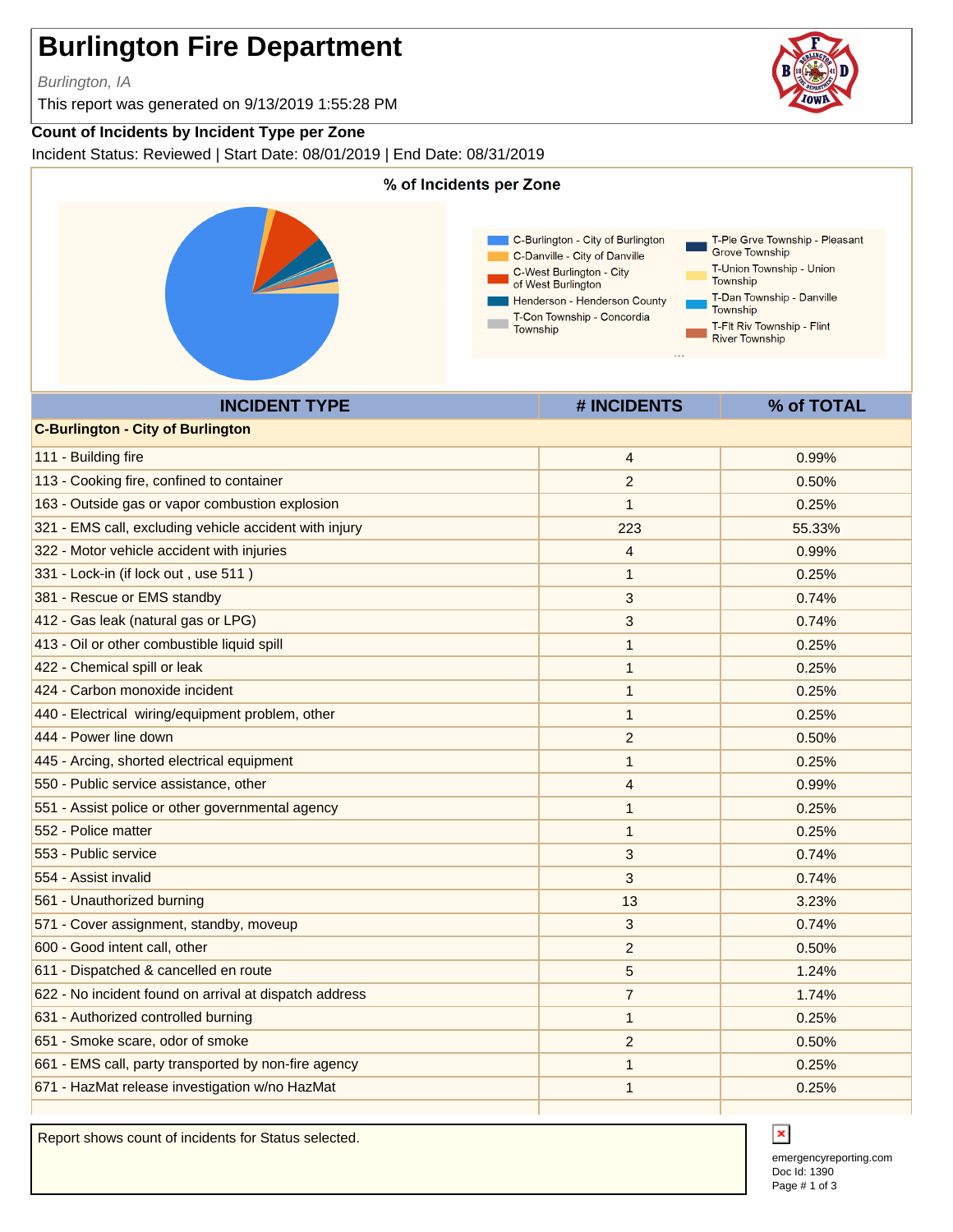| 700 - False alarm or false call, other                              | 1              | 0.25%  |
|---------------------------------------------------------------------|----------------|--------|
| 730 - System malfunction, other                                     | 1              | 0.25%  |
| 733 - Smoke detector activation due to malfunction                  | 4              | 0.99%  |
| 735 - Alarm system sounded due to malfunction                       | 3              | 0.74%  |
| 736 - CO detector activation due to malfunction                     | $\overline{2}$ | 0.50%  |
| 740 - Unintentional transmission of alarm, other                    | 1              | 0.25%  |
| 741 - Sprinkler activation, no fire - unintentional                 | 1              | 0.25%  |
| 743 - Smoke detector activation, no fire - unintentional            | 1              | 0.25%  |
| 744 - Detector activation, no fire - unintentional                  | 1              | 0.25%  |
| 745 - Alarm system activation, no fire - unintentional              | 3              | 0.74%  |
| 911 - Citizen complaint                                             | 1              | 0.25%  |
| Zone: C-Burlington - City of Burlington Total Incident:             | 314            | 77.92% |
| <b>C-Danville - City of Danville</b>                                |                |        |
| 321 - EMS call, excluding vehicle accident with injury              | 5              | 1.24%  |
| 611 - Dispatched & cancelled en route                               | 1              | 0.25%  |
| Zone: C-Danville - City of Danville Total Incident:                 | 6              | 1.49%  |
| <b>C-West Burlington - City of West Burlington</b>                  |                |        |
| 321 - EMS call, excluding vehicle accident with injury              | 35             | 8.68%  |
| 322 - Motor vehicle accident with injuries                          | 1              | 0.25%  |
| 611 - Dispatched & cancelled en route                               | 3              | 0.74%  |
| Zone: C-West Burlington - City of West Burlington Total Incident:   | 39             | 9.68%  |
| <b>Henderson - Henderson County</b>                                 |                |        |
| 321 - EMS call, excluding vehicle accident with injury              | 15             | 3.72%  |
| 322 - Motor vehicle accident with injuries                          | 1              | 0.25%  |
|                                                                     |                |        |
| 611 - Dispatched & cancelled en route                               | 1              | 0.25%  |
| Zone: Henderson - Henderson County Total Incident:                  | 17             | 4.22%  |
| T-Con Township - Concordia Township                                 |                |        |
| 651 - Smoke scare, odor of smoke                                    | 1              | 0.25%  |
| Zone: T-Con Township - Concordia Township Total Incident:           |                | 0.25%  |
| <b>T-Dan Township - Danville Township</b>                           |                |        |
| 321 - EMS call, excluding vehicle accident with injury              | $\mathbf{1}$   | 0.25%  |
| 322 - Motor vehicle accident with injuries                          | 2              | 0.50%  |
| Zone: T-Dan Township - Danville Township Total Incident:            | 3              | 0.74%  |
| <b>T-Fit Riv Township - Flint River Township</b>                    |                |        |
| 131 - Passenger vehicle fire                                        | $\mathbf{1}$   | 0.25%  |
| 321 - EMS call, excluding vehicle accident with injury              | 9              | 2.23%  |
| Zone: T-Flt Riv Township - Flint River Township Total Incident:     | 10             | 2.48%  |
| T-Fran Township - Franklin Township                                 |                |        |
| 321 - EMS call, excluding vehicle accident with injury              | 2              | 0.50%  |
| Zone: T-Fran Township - Franklin Township Total Incident:           | 2              | 0.50%  |
| T-Ple Grve Township - Pleasant Grove Township                       |                |        |
| 321 - EMS call, excluding vehicle accident with injury              | 1              | 0.25%  |
| Zone: T-Ple Grve Township - Pleasant Grove Township Total Incident: | 1              | 0.25%  |

Report shows count of incidents for Status selected.

Doc Id: 1390 emergencyreporting.com Page # 2 of 3

 $\pmb{\times}$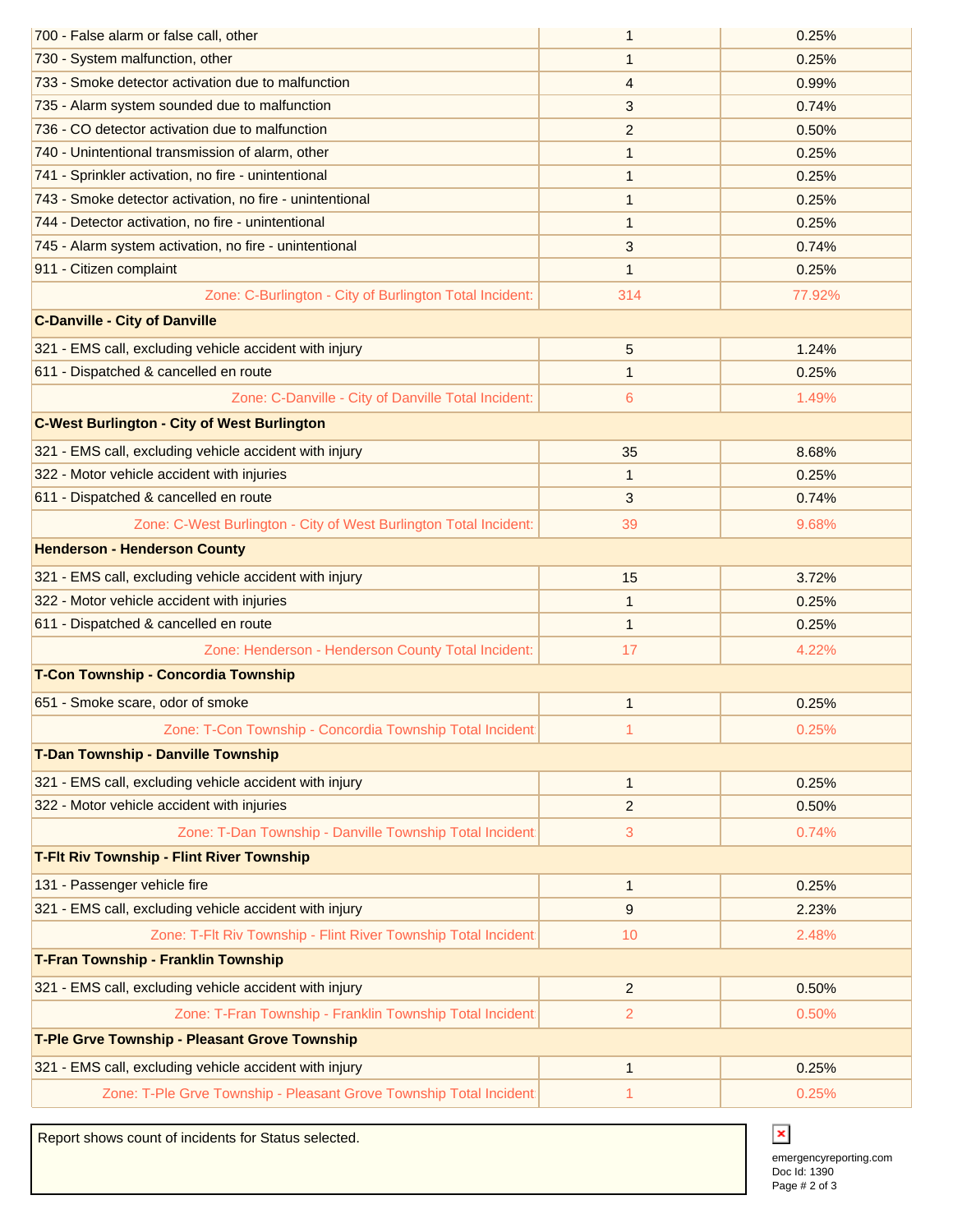| <b>INCIDENT TYPE</b>                                   | # INCIDENTS   | % of TOTAL  |
|--------------------------------------------------------|---------------|-------------|
| <b>T-Tama Township - Tama Township</b>                 |               |             |
| 321 - EMS call, excluding vehicle accident with injury |               | 1.74%       |
| 611 - Dispatched & cancelled en route                  | $\mathcal{P}$ | 0.50%       |
| Zone: T-Tama Township - Tama Township Total Incident   | 9             | 2.23%       |
| <b>T-Union Township - Union Township</b>               |               |             |
| 321 - EMS call, excluding vehicle accident with injury |               | 0.25%       |
| Zone: T-Union Township - Union Township Total Incident |               | 0.25%       |
| <b>TOTAL INCIDENTS FOR AII ZONES:</b>                  | 403           | <b>100%</b> |



Report shows count of incidents for Status selected.

Doc Id: 1390 emergencyreporting.com Page # 3 of 3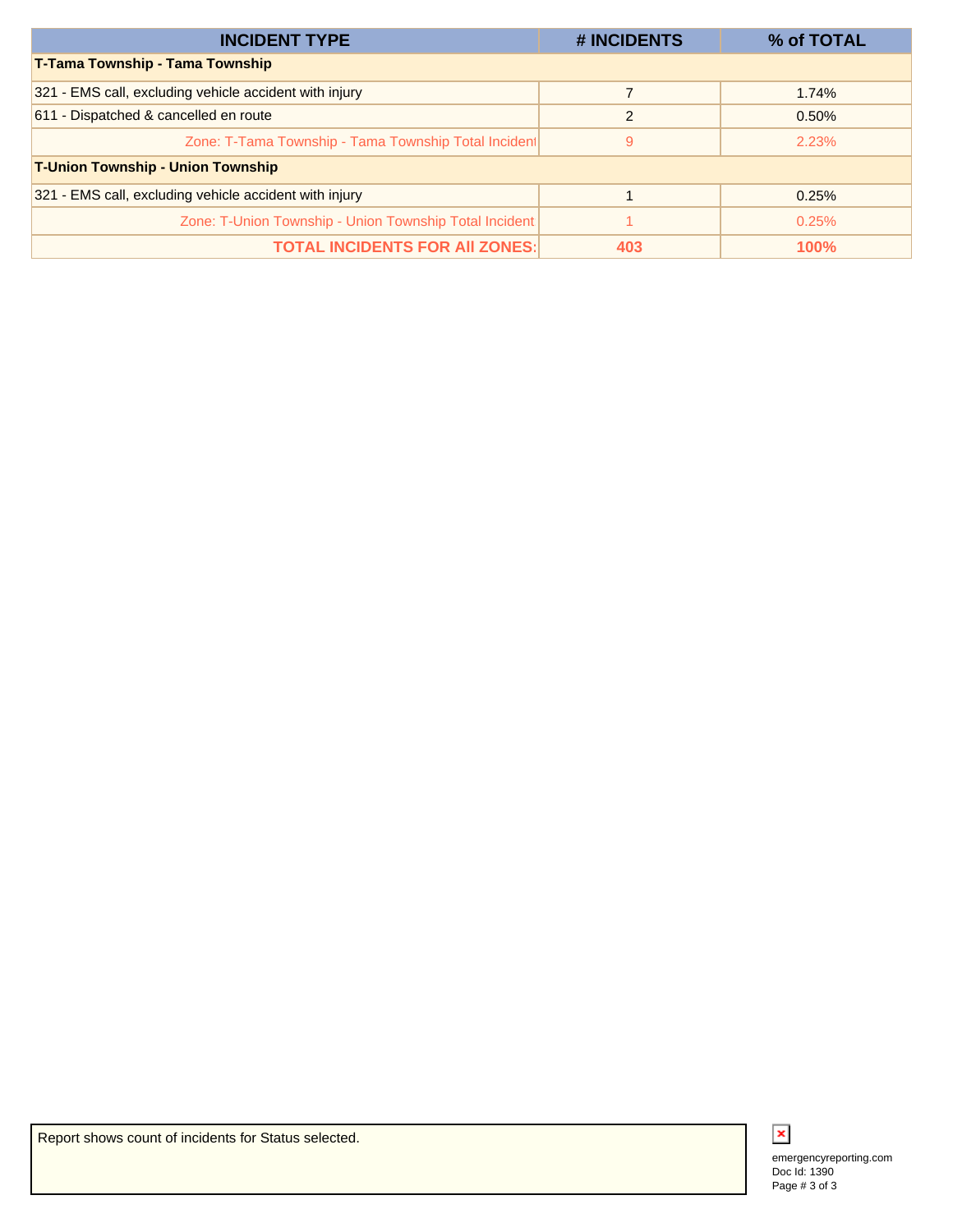Burlington, IA

This report was generated on 9/13/2019 1:53:49 PM



**Incident Count per Complaint Reported by Dispatch for Date Range (NEMSIS 3 Incidents Only)** Start Date: 08/01/2019 | End Date: 08/31/2019

| <b>COMPLAINT REPORTED BY DISPATCH</b>                           | # INCIDENTS    |
|-----------------------------------------------------------------|----------------|
| <b>Abdominal Pain/Problems</b>                                  | 16             |
| <b>Allergic Reaction/Stings</b>                                 | 3              |
| <b>Animal Bite</b>                                              | 1              |
| Assault                                                         | 4              |
| <b>Back Pain (Non-Traumatic)</b>                                | 6              |
| <b>Breathing Problem</b>                                        | 30             |
| Carbon Monoxide/Hazmat/Inhalation/CBRN                          | $\overline{2}$ |
| Cardiac Arrest/Death                                            | $\overline{2}$ |
| <b>Chest Pain (Non-Traumatic)</b>                               | 18             |
| Choking                                                         | $\overline{2}$ |
| <b>Convulsions/Seizure</b>                                      | 15             |
| <b>Diabetic Problem</b>                                         | 5              |
| Electrocution/Lightning                                         | 1              |
| Falls                                                           | 47             |
| Fire                                                            | $\overline{2}$ |
| Headache                                                        | 3              |
| <b>Heart Problems/AICD</b>                                      | 3              |
| Hemorrhage/Laceration                                           | 7              |
| <b>Medical Alarm</b>                                            | 1              |
| No Other Appropriate Choice                                     | 18             |
| Overdose/Poisoning/Ingestion                                    | 3              |
| Pregnancy/Childbirth/Miscarriage                                | 2              |
| Psychiatric Problem/Abnormal<br><b>Behavior/Suicide Attempt</b> | 9              |
| <b>Sick Person</b>                                              | 39             |
| Stroke/CVA                                                      | 6              |
| <b>Traffic/Transportation Incident</b>                          | 7              |
| Transfer/Interfacility/Palliative Care                          | 14             |
| <b>Traumatic Injury</b>                                         | 7              |
| Unconscious/Fainting/Near-Fainting                              | 17             |
| Unknown Problem/Person Down                                     | 9              |
| <b>Well Person Check</b>                                        | 5              |

Incidents included must be NEMSIS 3 and either Complete or Reviewed. COMPLAINT REPORTED BY DISPATCH is recorded on Basic Info 5. If looking for NEMSIS 2 Incidents, refer to Report #1041.

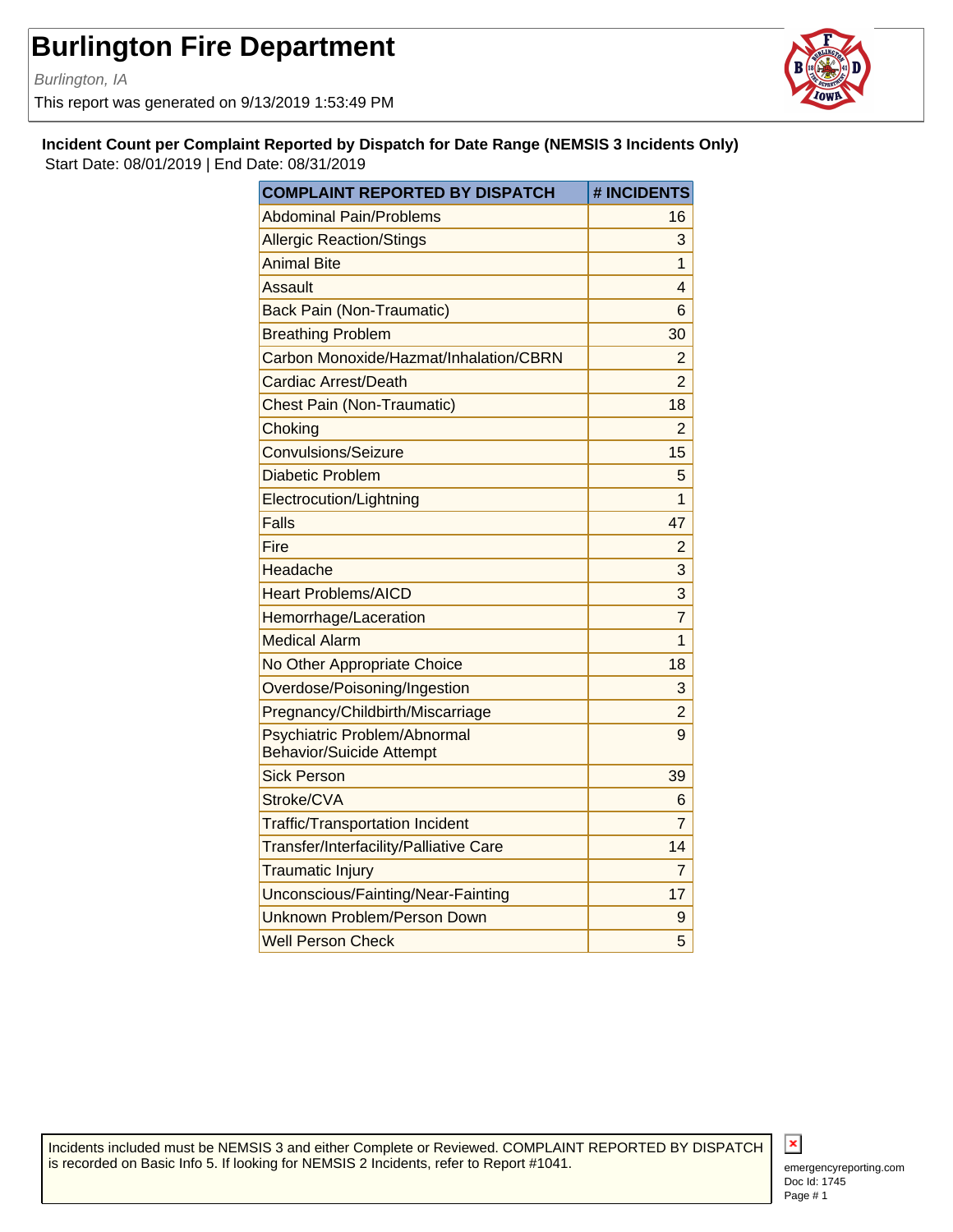Burlington, IA

This report was generated on 9/13/2019 1:59:01 PM



### **Patient Transport Count per Destination for Date Range (N2-N3)**

Start Date: 08/01/2019 | End Date: 08/31/2019

| <b>HOSPITAL DESTINATION</b>               | # TRANSPORTS |
|-------------------------------------------|--------------|
| <b>Burlington Care Center</b>             |              |
| Genesis East                              |              |
| <b>Great River Medical Center</b>         | 224          |
| University of Iowa Hospital & Clinic      | 6            |
| <b>Wapello Nursing &amp; Rehab Center</b> |              |

Only REVIEWED incidents included. This report now returns both NEMSIS 2 & 3 data as appropriate.



Doc Id: 517 emergencyreporting.com Page # 1 of 1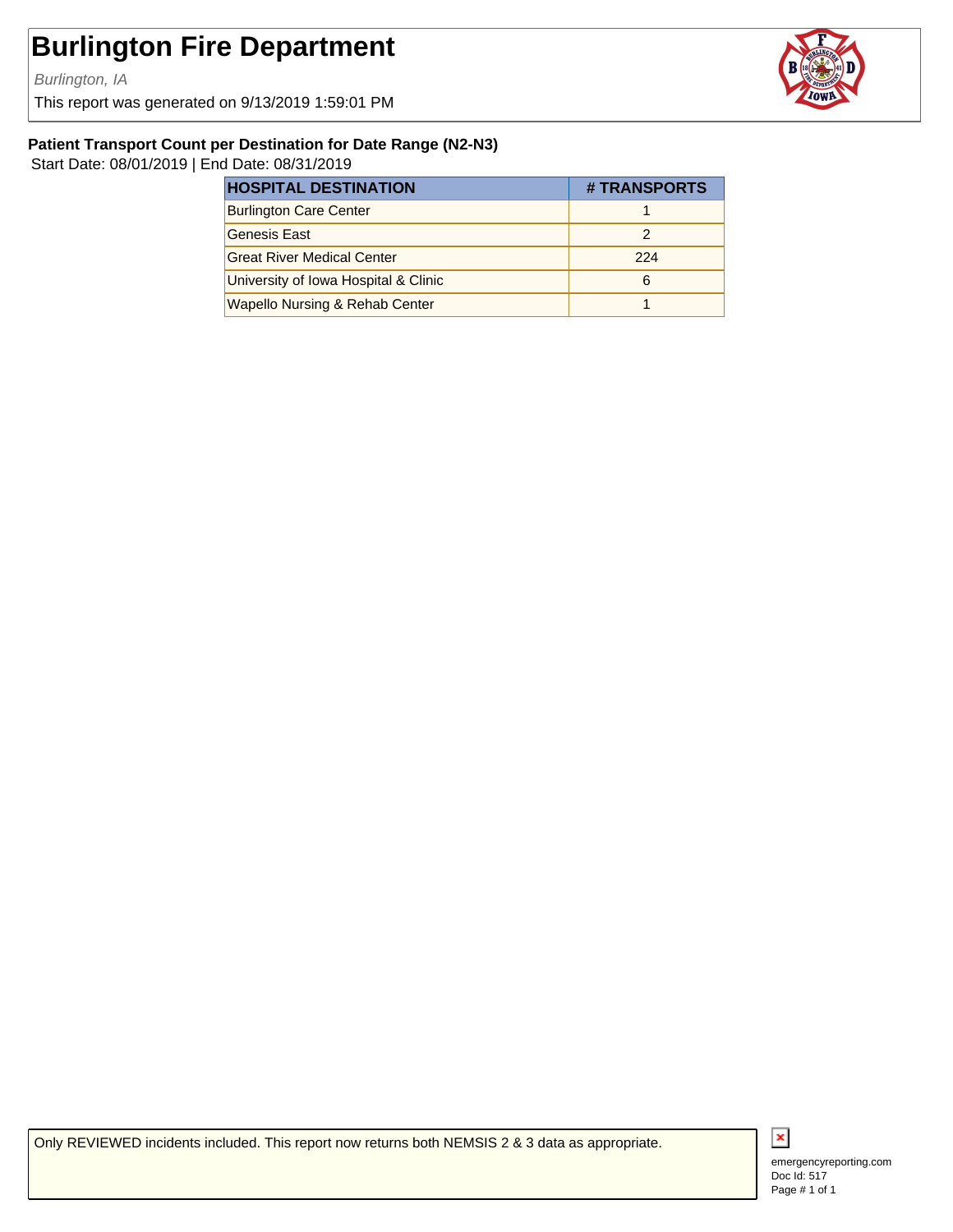### **Matt Trexel**

| From:    | LIFENET Notifications Service <web@lifenetsystems.com></web@lifenetsystems.com> |
|----------|---------------------------------------------------------------------------------|
| Sent:    | Sunday, September 01, 2019 12:21 AM                                             |
| To:      | Matt Trexel                                                                     |
| Subject: | LIFENET System: Transmission Summary Report is available (8/1/2019 - 9/1/2019)  |

**PHYSIO**<br>CONTROL

# **LIFENET**<sup>\*</sup>System